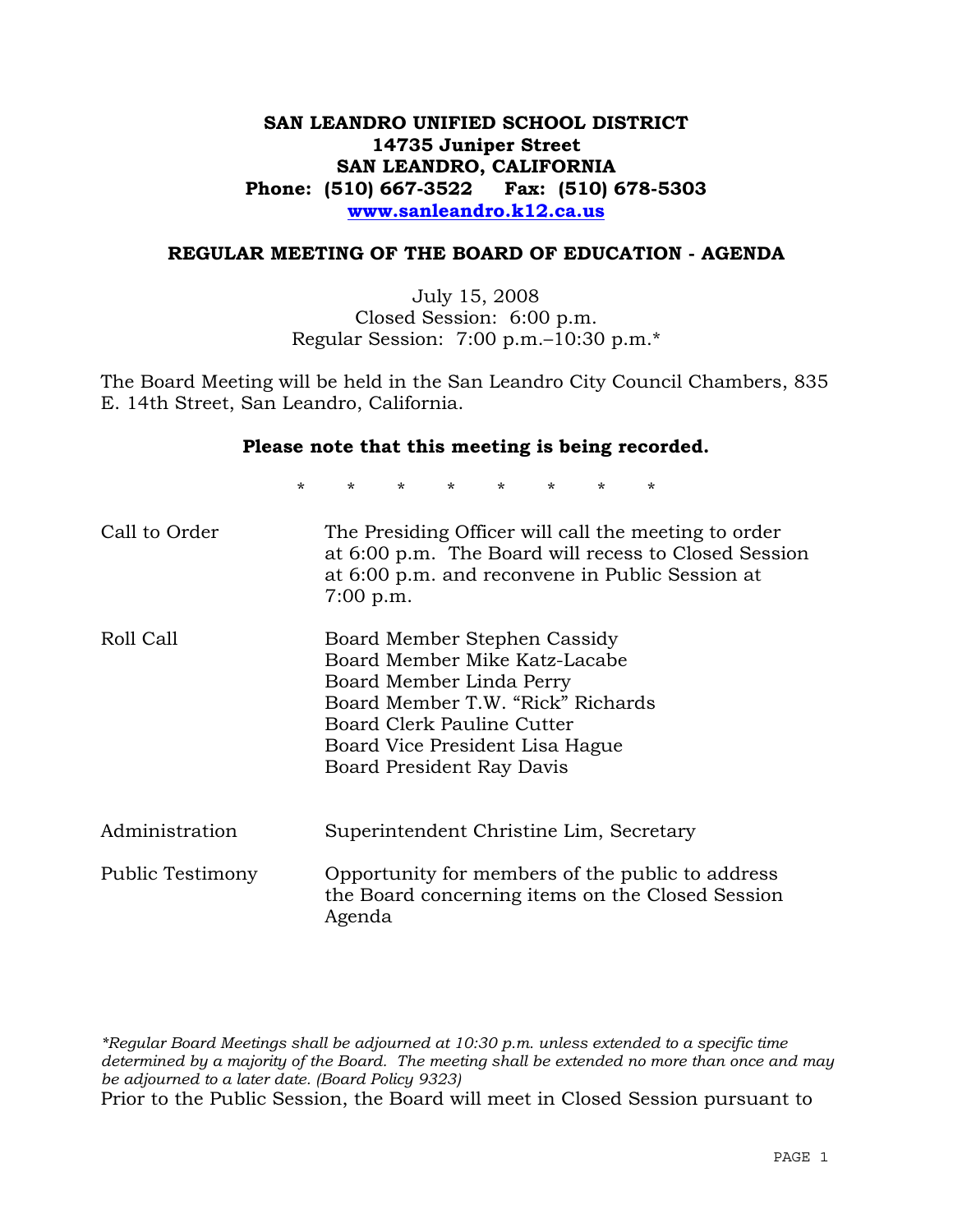Education Code Sections 35146 and 48918(c), and Government Code Sections 54957, 54957.6, 54956.8.

- a) Student Expulsions
- b) Public Employee Performance Evaluation, Title: Superintendent's Evaluation
- c) Public Employee Discipline/Dismissal/Release/Hiring
- d) Conference with Labor Negotiator
- e) Conference with Real Property Negotiator Property(ies)

| Report Closed<br><b>Session Action</b> | Motion __________ Second __________ Vote ________ |                                                                                           |                                                                                                                                                                                                                                                                                                                                                                                                                                                                                                                                                                                                                                                                                                                                                                                                                                                                                                                                                                                                                        |
|----------------------------------------|---------------------------------------------------|-------------------------------------------------------------------------------------------|------------------------------------------------------------------------------------------------------------------------------------------------------------------------------------------------------------------------------------------------------------------------------------------------------------------------------------------------------------------------------------------------------------------------------------------------------------------------------------------------------------------------------------------------------------------------------------------------------------------------------------------------------------------------------------------------------------------------------------------------------------------------------------------------------------------------------------------------------------------------------------------------------------------------------------------------------------------------------------------------------------------------|
| Pledge of Allegiance                   |                                                   |                                                                                           |                                                                                                                                                                                                                                                                                                                                                                                                                                                                                                                                                                                                                                                                                                                                                                                                                                                                                                                                                                                                                        |
| Approve Agenda                         | Motion __________ Second __________ Vote ________ |                                                                                           | Approve the Regular Meeting Agenda of July 15, 2008                                                                                                                                                                                                                                                                                                                                                                                                                                                                                                                                                                                                                                                                                                                                                                                                                                                                                                                                                                    |
| Legal Statement                        | 54954.2(a)                                        |                                                                                           | Members of the audience who wish to address the<br>Board are asked to complete the yellow card available at<br>the entrance and submit it to the Board's Administrative<br>Assistant. Speakers who have completed the card will be<br>called when the item is reached on the agenda or, for<br>non-agenda items, during the Public Testimony. Cards<br>are to be turned in before the item is reached on the<br>agenda. Please note that this meeting is being recorded.<br>State law prohibits the Board of Education from taking<br>any action on or discussing items that are not on the<br>posted agenda except to A) briefly respond to statements<br>made or questions posed by the public in attendance; B)<br>ask questions for clarification; C) provide a reference to a<br>staff member or other resource for factual information in<br>response to the inquiry; or D) ask a staff member to<br>report back on the matter at the next meeting and/or put<br>it on a future agenda. (Government Code Section |
| $7:00-7:05$ p.m.                       | <b>REPORTS</b>                                    |                                                                                           |                                                                                                                                                                                                                                                                                                                                                                                                                                                                                                                                                                                                                                                                                                                                                                                                                                                                                                                                                                                                                        |
| 7:05-7:30 p.m.                         | District Representative                           | Parks & Recreation Commission Report: Juan<br>Manuel Martinez, San Leandro Unified School |                                                                                                                                                                                                                                                                                                                                                                                                                                                                                                                                                                                                                                                                                                                                                                                                                                                                                                                                                                                                                        |
| <b>PRESENTATION</b>                    |                                                   |                                                                                           |                                                                                                                                                                                                                                                                                                                                                                                                                                                                                                                                                                                                                                                                                                                                                                                                                                                                                                                                                                                                                        |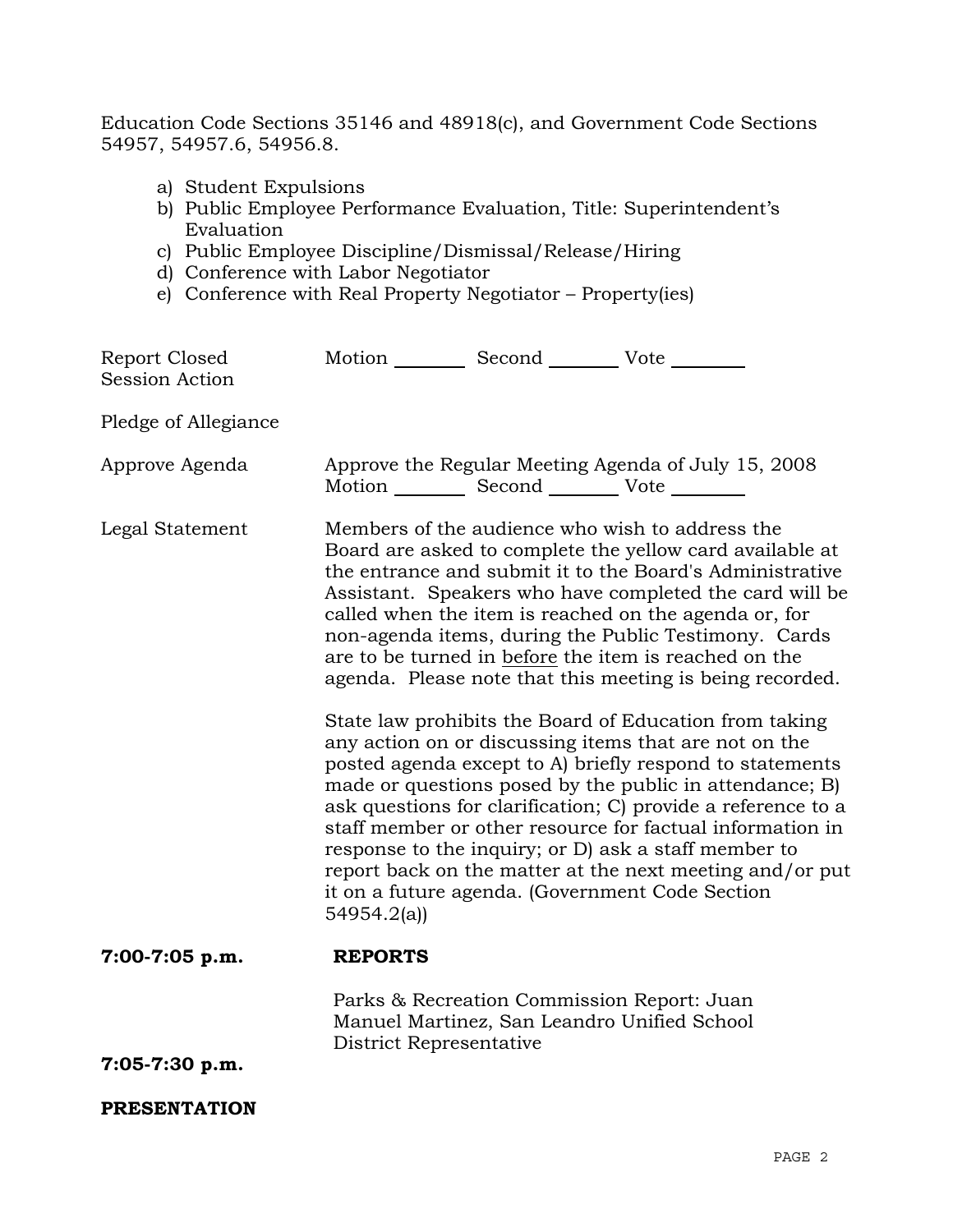**\*** Staff will give a presentation on Board policy regarding the naming of a school facility and strategies to consider in developing a process for naming the 9th grade campus, followed by discussion.

#### **DISCUSSION ITEMS**

These items may appear for action on the agenda at the next regular Board meeting.

### General Services

| $1.1-D$<br>Naming of the 9 <sup>th</sup><br>Grade Campus | <b>Staff Recommendation:</b><br>The Board will discuss and consider the naming<br>of the 9 <sup>th</sup> Grade campus.   |  |
|----------------------------------------------------------|--------------------------------------------------------------------------------------------------------------------------|--|
|                                                          | Motion _________ Second __________ Vote _______                                                                          |  |
| $7:30-7:35$ p.m.                                         | PUBLIC TESTIMONY ON NON-AGENDA ITEMS                                                                                     |  |
| $7:35-7:50$ p.m.                                         | <b>REPORTS</b><br>Correspondence<br>Superintendent's Report<br><b>Board Committee Reports</b><br>• Facilities/Technology |  |

#### **7:50-7:55 p.m. CONSENT ITEMS**

These items are considered routine and may be enacted by a single motion. At the request of any member of the Board, any item on the consent agenda shall be removed and given individual consideration for action as a regular agenda item.

#### General Services

| $1.1-C$<br>Approval of Board<br>Minutes $-$ May 20,<br>2008   | <b>Staff Recommendation:</b><br>Approve the amended minutes of the regular<br>board meeting held on May 20, 2008. |        |                                                  |
|---------------------------------------------------------------|-------------------------------------------------------------------------------------------------------------------|--------|--------------------------------------------------|
|                                                               | Motion                                                                                                            | Second | Vote                                             |
| $1.2 - C$<br>Approval of Board<br>Minutes $-$ June 3,<br>2008 | <b>Staff Recommendation:</b><br>held on June 3, 2008.                                                             |        | Approve the minutes of the regular board meeting |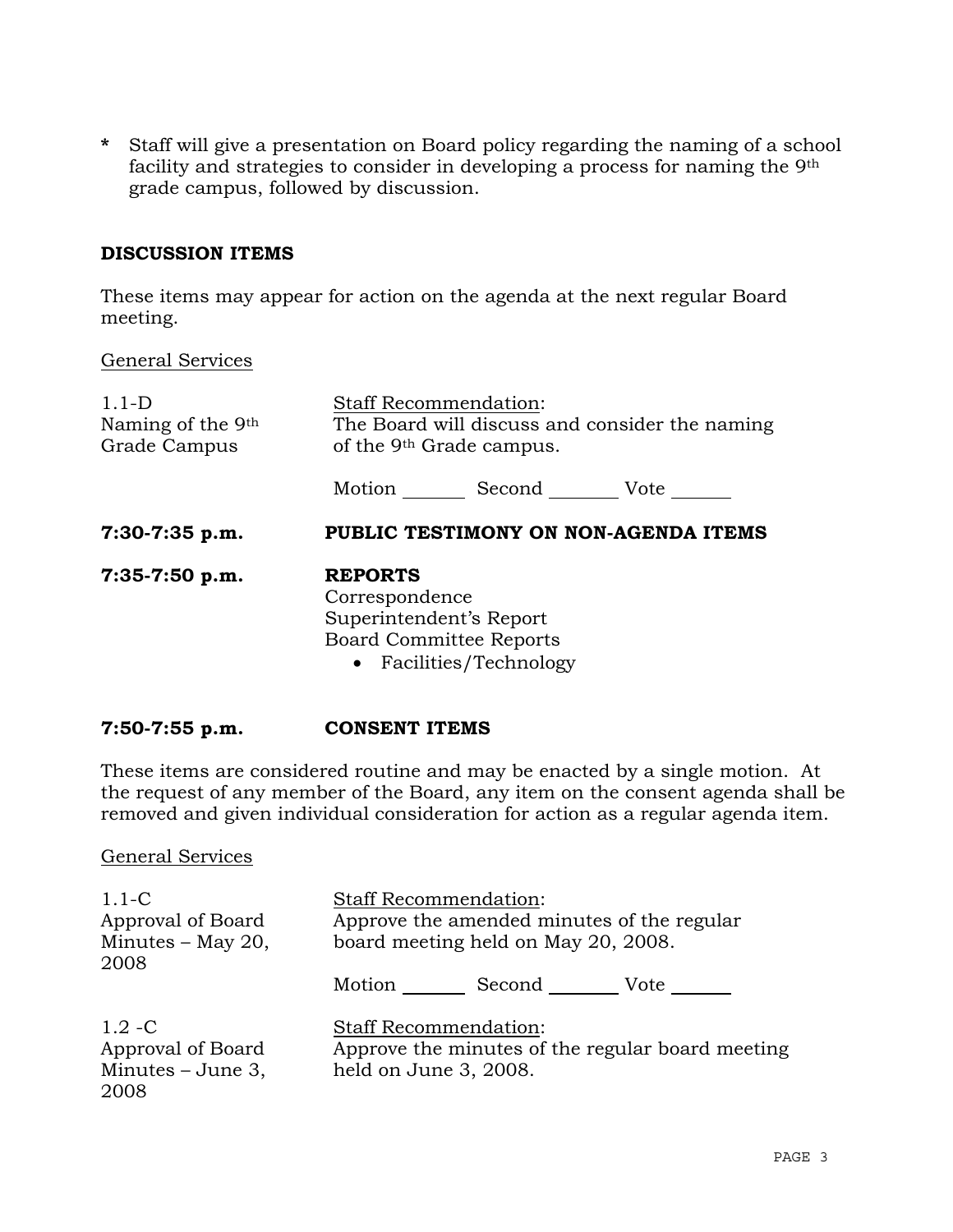|                                                                                                                                                    |                                                 | Motion _________ Second __________ Vote _______                                                                                                                                                                                    |                                                                         |
|----------------------------------------------------------------------------------------------------------------------------------------------------|-------------------------------------------------|------------------------------------------------------------------------------------------------------------------------------------------------------------------------------------------------------------------------------------|-------------------------------------------------------------------------|
| Human Resources                                                                                                                                    |                                                 |                                                                                                                                                                                                                                    |                                                                         |
| $2.1-C$<br>Acceptance of<br>Personnel Report                                                                                                       | <b>Staff Recommendation:</b>                    | Accept Personnel Report as submitted.                                                                                                                                                                                              |                                                                         |
| $2.2 - C$<br>Gaining Early<br>Awareness and<br>Readiness for<br>Undergraduate<br>Programs (GEAR UP)<br><b>Grant Coordinator Job</b><br>Description | <b>Staff Recommendation:</b>                    | Motion _________ Second __________ Vote _______<br>Approve the Gaining Early Awareness and<br>Readiness for Undergraduate Programs (GEAR<br>UP) Grant Coordinator Job Description.<br>Motion Second Vote ______                    |                                                                         |
| <b>Educational Services</b>                                                                                                                        |                                                 |                                                                                                                                                                                                                                    |                                                                         |
| $3.1 - C$<br>Proposed Expulsion<br>Order                                                                                                           | Staff Recommendation:<br>E23-07/08.             | Administrative Hearing Panel for student                                                                                                                                                                                           | Approve the expulsion recommendation from the                           |
|                                                                                                                                                    |                                                 | Motion _________ Second __________ Vote _______                                                                                                                                                                                    |                                                                         |
| $3.2 - C$<br>Recommendation for<br>Readmission from<br>Expulsion                                                                                   | Staff Recommendation:<br>E79-05/06<br>E26-06/07 | Approve readmission from expulsion from the<br>Director of Student Services for the following<br>students who have satisfactorily completed the<br>to return to a comprehensive program:<br>E30-06/07<br>$ E01-07/08 EOD01-07/08*$ | terms of their rehabilitation plan and are eligible<br>$\mid$ E06-07/08 |
|                                                                                                                                                    |                                                 | *EOD-Expelled from another school district                                                                                                                                                                                         |                                                                         |
|                                                                                                                                                    |                                                 | Motion _________ Second __________ Vote _______                                                                                                                                                                                    |                                                                         |
| $3.3 - C$<br>Recommendation to<br>Continue the                                                                                                     | Staff Recommendation:                           | Approve recommendation from the Director of                                                                                                                                                                                        | Student Support Services for continuation of the                        |

Student Support Services for continuation of the expulsion order for the following students who have not met the conditions of the Rehabilitation

Expulsion Order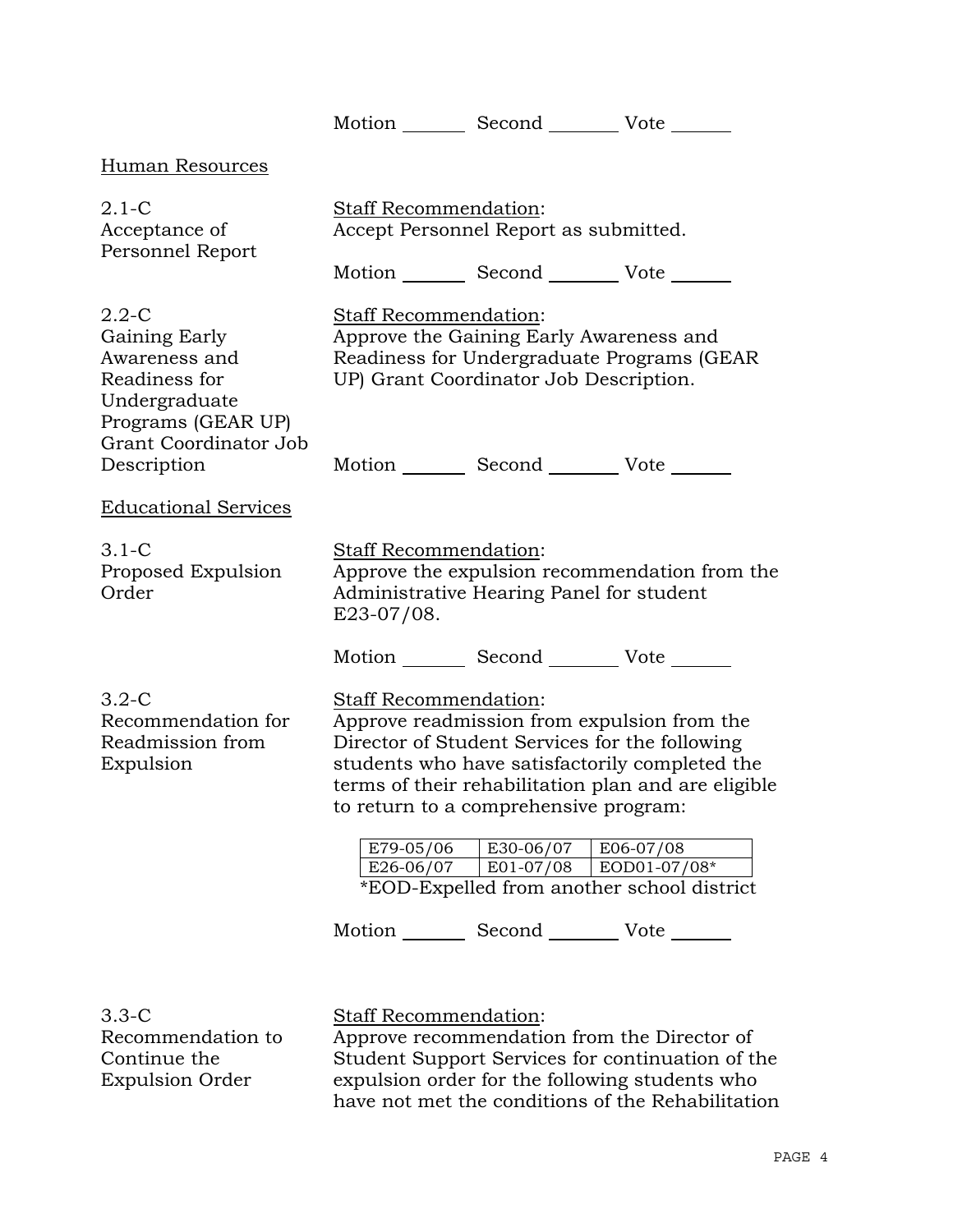|                                                                                                                                                                                                                | Plan:                                      |                                     |                                                                                                                                                                                                                                                                                                    |           |
|----------------------------------------------------------------------------------------------------------------------------------------------------------------------------------------------------------------|--------------------------------------------|-------------------------------------|----------------------------------------------------------------------------------------------------------------------------------------------------------------------------------------------------------------------------------------------------------------------------------------------------|-----------|
|                                                                                                                                                                                                                | E35-05/06                                  | E41-05/06                           | E73-05/06                                                                                                                                                                                                                                                                                          | E24-06/07 |
|                                                                                                                                                                                                                |                                            |                                     | E37-05/06 E59-05/06 E20-06/07 IP01-06/07*                                                                                                                                                                                                                                                          |           |
|                                                                                                                                                                                                                |                                            |                                     | *IP - Involuntary Placement - No Expulsion Order                                                                                                                                                                                                                                                   |           |
|                                                                                                                                                                                                                |                                            |                                     | Motion Second Vote                                                                                                                                                                                                                                                                                 |           |
| $3.4-C$<br>Recommendation for<br>Continuation of a<br>Student who has Left<br>the District - Unable to<br>Verify Success of<br>Expulsion                                                                       | Staff Recommendation:<br>expulsion.        | *EOD-Expelled from another district | Approve the recommendation of the Director of<br>Student Support Services for continuation of the<br>expulsion order for a student EOD 02-07/08*<br>who was expelled from San Lorenzo Unified<br>School district and has now left the San Leandro<br>School District – Unable to verify success of |           |
|                                                                                                                                                                                                                |                                            |                                     | Motion _________ Second __________ Vote _______                                                                                                                                                                                                                                                    |           |
| $3.5-C$<br>Revision to Board<br>Policy 6146.1 High<br>School Graduation                                                                                                                                        | <b>Staff Recommendation:</b>               | School Graduation Requirements.     | Approve revision to Board Policy 6146.1 High                                                                                                                                                                                                                                                       |           |
| Requirements                                                                                                                                                                                                   |                                            |                                     | Motion Second Vote                                                                                                                                                                                                                                                                                 |           |
| $3.6-C$<br>Memorandum of<br>Understanding<br>between the San<br>Leandro Unified School<br>District and the Center<br>for Culturally<br><b>Responsive Teaching</b><br>and Learning (CCRTL)<br>for the 2008-2009 | Staff Recommendation:<br>2009 School Year. |                                     | Approve the Memorandum of Understanding<br>between the San Leandro Unified School District<br>and the Center for Culturally Responsive<br>Teaching and Learning (CCRTL) for the 2008-                                                                                                              |           |
| School Year                                                                                                                                                                                                    |                                            |                                     | Motion Second Vote                                                                                                                                                                                                                                                                                 |           |
|                                                                                                                                                                                                                |                                            |                                     |                                                                                                                                                                                                                                                                                                    |           |

Business Operations

4.1-C Intra-Budget Transfers

Staff Recommendation: Approve the request for Intra-Budget Transfers for March, April, May, and June 2008.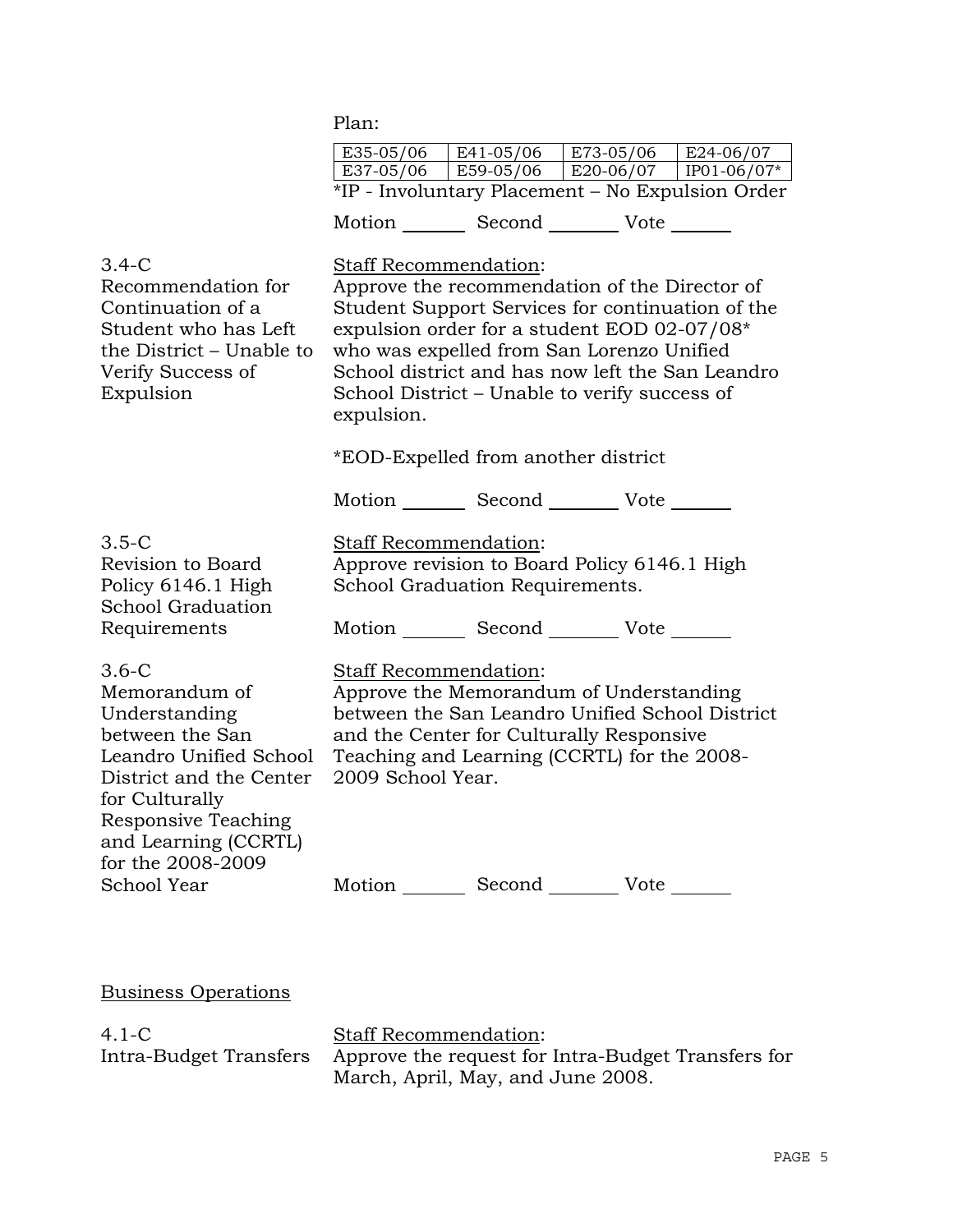|                                                                                                                                                                                            |                              | Motion Second Vote                                                                                                                         |                                                                                                  |
|--------------------------------------------------------------------------------------------------------------------------------------------------------------------------------------------|------------------------------|--------------------------------------------------------------------------------------------------------------------------------------------|--------------------------------------------------------------------------------------------------|
| Facilities and Construction                                                                                                                                                                |                              |                                                                                                                                            |                                                                                                  |
| $5.1 - C$<br><b>Construction Contract</b><br>with Roofing<br>Constructors Inc. dbs<br>Western Roofing<br>Services for the Music<br>Building Mod-1 Project<br>at San Leandro High<br>School | Staff Recommendation:        | for the Music Building Mod-1 project at San<br>Leandro High School, Bid Package #08-02.<br>Motion _________ Second __________ Vote _______ | Approve the construction contract with Roofing<br>Constructors Inc. dba Western Roofing Services |
| $5.2-C$<br><b>Construction Contract</b><br>with Eternal<br>Construction for<br>Interior Paint and Trim<br>at Madison Elementary                                                            | <b>Staff Recommendation:</b> | Construction for interior paint and trim at                                                                                                | Approve the construction contract with Eternal<br>Madison Elementary School, Bid Package #08-01. |
| School                                                                                                                                                                                     | Motion                       | Second                                                                                                                                     | Vote                                                                                             |

## **7:55:-8:00 p.m. ACTION ITEMS**

These items are presented for action at this time. Some may have been reviewed at a previous meeting.

# Business Operations

| 4.1-A                                                                                                                                                           | <b>Staff Recommendation:</b>                                                                                                                                                                                                                                                          |  |  |
|-----------------------------------------------------------------------------------------------------------------------------------------------------------------|---------------------------------------------------------------------------------------------------------------------------------------------------------------------------------------------------------------------------------------------------------------------------------------|--|--|
| Public Disclosure of                                                                                                                                            | Approve the Public Disclosure of Collective                                                                                                                                                                                                                                           |  |  |
| Collective Bargaining                                                                                                                                           | Bargaining Agreement for San Leandro's                                                                                                                                                                                                                                                |  |  |
| Agreement for San                                                                                                                                               | California School Employees Association (CSEA).                                                                                                                                                                                                                                       |  |  |
| Leandro's California                                                                                                                                            |                                                                                                                                                                                                                                                                                       |  |  |
| School Employees                                                                                                                                                |                                                                                                                                                                                                                                                                                       |  |  |
| Association (CSEA)                                                                                                                                              | Second __________ Vote _______<br>Motion                                                                                                                                                                                                                                              |  |  |
| $4.2-A$<br>Public Disclosure of<br>Collective Bargaining<br>Agreement for San<br>Leandro Teamsters<br>Union Local No. 856<br>Alameda Building<br>Trades Council | <b>Staff Recommendation:</b><br>Approve the Public Disclosure of Collective<br>Bargaining Agreement for San Leandro Teamsters<br>Union Local No. 856 Alameda Building Trades<br>Council.<br>Motion $\frac{1}{\sqrt{1-\frac{1}{2}}\cdot\frac{1}{\sqrt{1-\frac{1}{2}}}}$<br>Second Vote |  |  |
|                                                                                                                                                                 |                                                                                                                                                                                                                                                                                       |  |  |
|                                                                                                                                                                 |                                                                                                                                                                                                                                                                                       |  |  |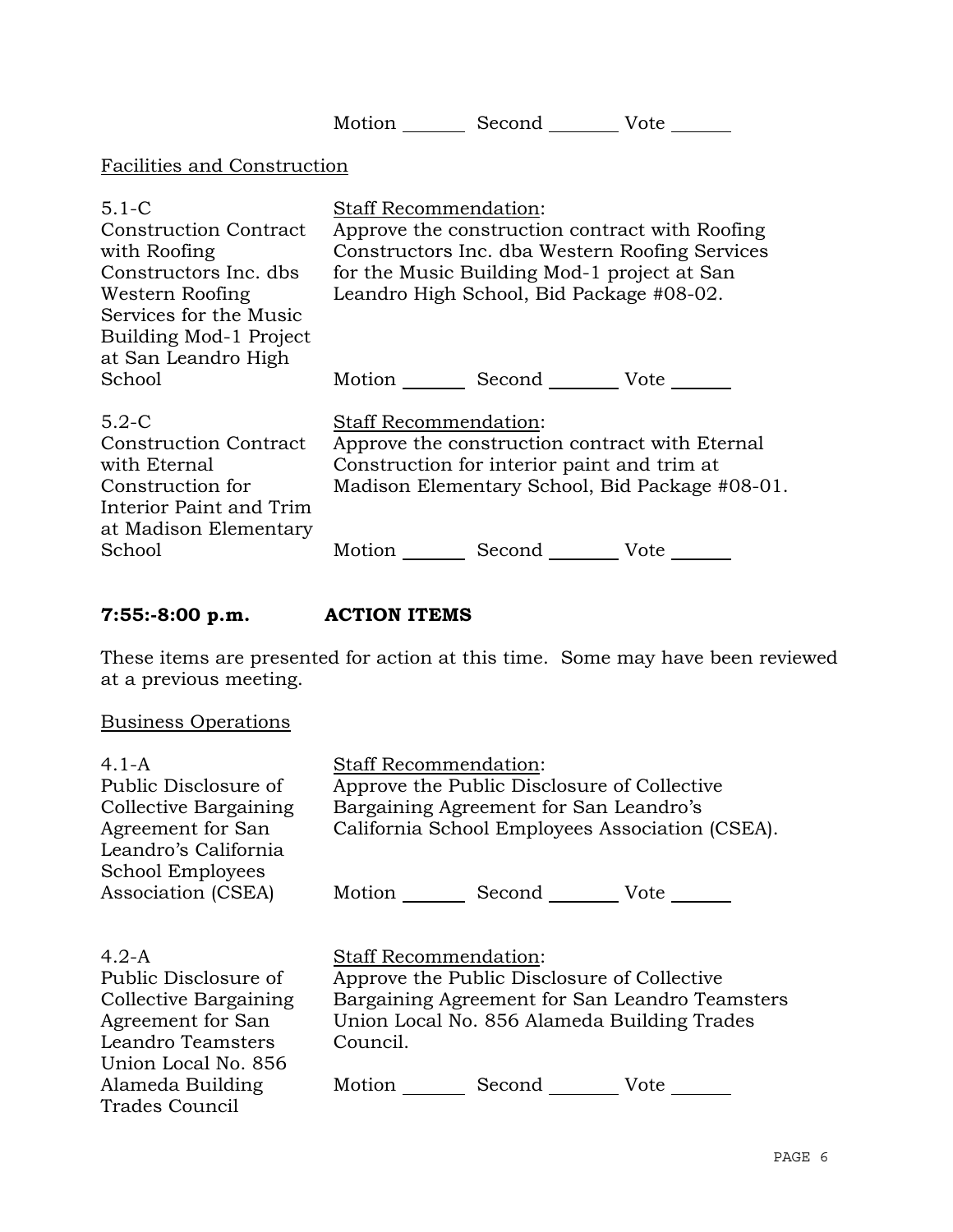#### Human Resources

| $2.1 - A$<br>Ratification of<br>Tentative Agreement<br>between San Leandro<br>Unified School District<br>and San Leandro's<br>California School<br>Employees' Association | Staff Recommendation:<br>Approve the Ratification of Tentative Agreement<br>between San Leandro Unified School District and<br>San Leandro's California School Employees'<br>Association (CSEA).         |
|---------------------------------------------------------------------------------------------------------------------------------------------------------------------------|----------------------------------------------------------------------------------------------------------------------------------------------------------------------------------------------------------|
| (CSEA)                                                                                                                                                                    | Motion Second Vote                                                                                                                                                                                       |
| $2.2-A$<br>Ratification of<br>Tentative Agreement<br>between San Leandro<br>Unified School and San<br>Leandro Teamsters<br>Union Local 856 &<br>Alameda Building          | <b>Staff Recommendation:</b><br>Approve the ratification of Tentative Agreement<br>between San Leandro Unified School and San<br>Leandro Teamsters Union Local 856 & Alameda<br>Building Trades Council. |
| <b>Trades Council</b>                                                                                                                                                     | Second Vote<br>Motion                                                                                                                                                                                    |

### **8:10-8:8:25 p.m. CONFERENCE**

These items are submitted for advance planning and to assist the Board in establishing future agenda items. The Board may, however, take action on the following:

#### Human Resources

| $2.1-CF$                 | <b>Staff Recommendation:</b>                  |
|--------------------------|-----------------------------------------------|
| Reclassification Panel's | The Board will discuss and consider approving |
| Advisory                 | the Reclassification Panel's Advisory         |
| Recommendation to        | Recommendation to Reclassify Petitioning      |
| Reclassify Petitioning   | Bargaining Unit Members from the California   |
| Bargaining Unit          | School Employees' Association (CSEA).         |
| Members from the         |                                               |
| California School        |                                               |